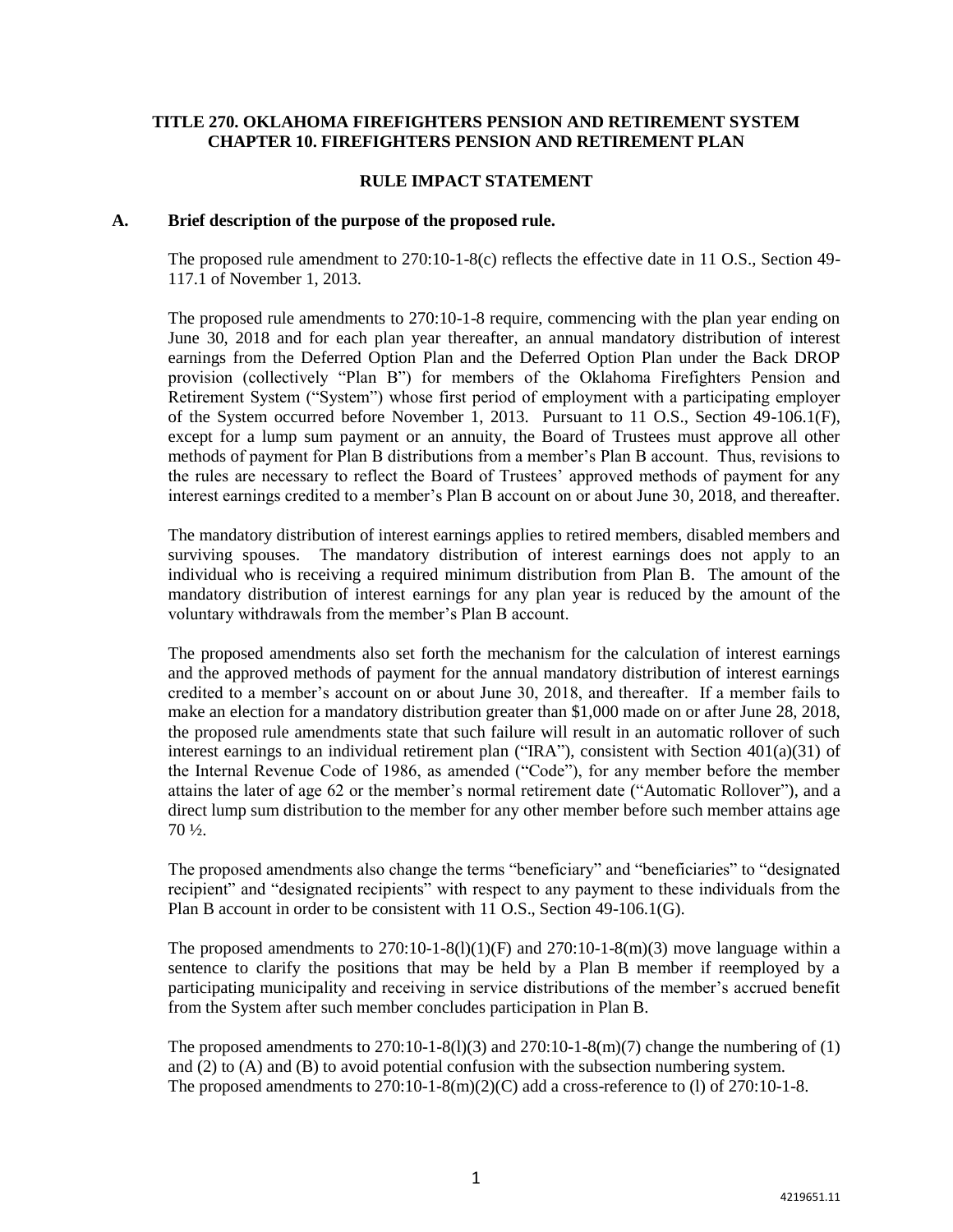The proposed amendments adding 270:10-1-8(p) detail the automatic rollover provisions required by Code Section 401(a)(31) for the Automatic Rollover. The proposed amendments provide that in the event of a mandatory distribution that is greater than \$1,000 and made on or after June 28, 2018, without the member's consent to the member before the member attains the later of age 62 or normal retirement date, if the member does not elect to have such distribution paid directly to an eligible retirement plan specified by the member in a direct rollover or to receive the distribution directly, then the State Board shall pay the distribution in a direct rollover to an IRA designated by the State Board.

# **B. Description of the classes of persons who most likely will be affected by the proposed rule, including classes that will bear the costs of the proposed rule, and any information on cost impacts received by the agency from any private or public entities.**

The proposed rule changes affect the members of the System participating in Plan B whose first period of employment with a participating employer of the System occurred before November 1, 2013, and who are retired members, disabled members and surviving spouses. There are no costs associated with the proposed rules. No information on cost impacts have been received by the System from any private or public entities.

## **C. Description of the classes of persons who will benefit from the proposed rule.**

The proposed rule changes should benefit the System, the System's members and the member's beneficiaries in that the proposed rule changes improve the long-term fiscal integrity of the System.

# **D. Description of the probable economic impact of the proposed rule upon affected classes of persons or political subdivisions, including a listing of all fee changes and, whenever possible, a separate justification for each fee change.**

Plan B account balances for the members of the System and beneficiaries affected by the proposed rule earn interest at 2% below the rate of return of the System's portfolio, but no less than the actuarial assumed rate as certified by the actuary in the yearly evaluation report, which has historically been 7.5%. These account balances generally remain in Plan B earning interest on the interest over time. The System has not quantified any economic impact of requiring the distribution of the yearly interest earnings on an annual basis.

# **E. The probable costs and benefits to the agency and to any other agency of the implementation and enforcement of the proposed rule, the source of revenue to be used for implementation and enforcement of the proposed rule, and any anticipated effect on state revenues, including a projected net loss or gain in such revenues if it can be projected by the agency.**

The System will benefit from the proposed rule by improving the fiscal integrity of the System. There is anticipated to be a nominal administrative cost to the System associated with implementation of the proposed rule that will be absorbed into the System's normal operating budget, with no effect on state revenues.